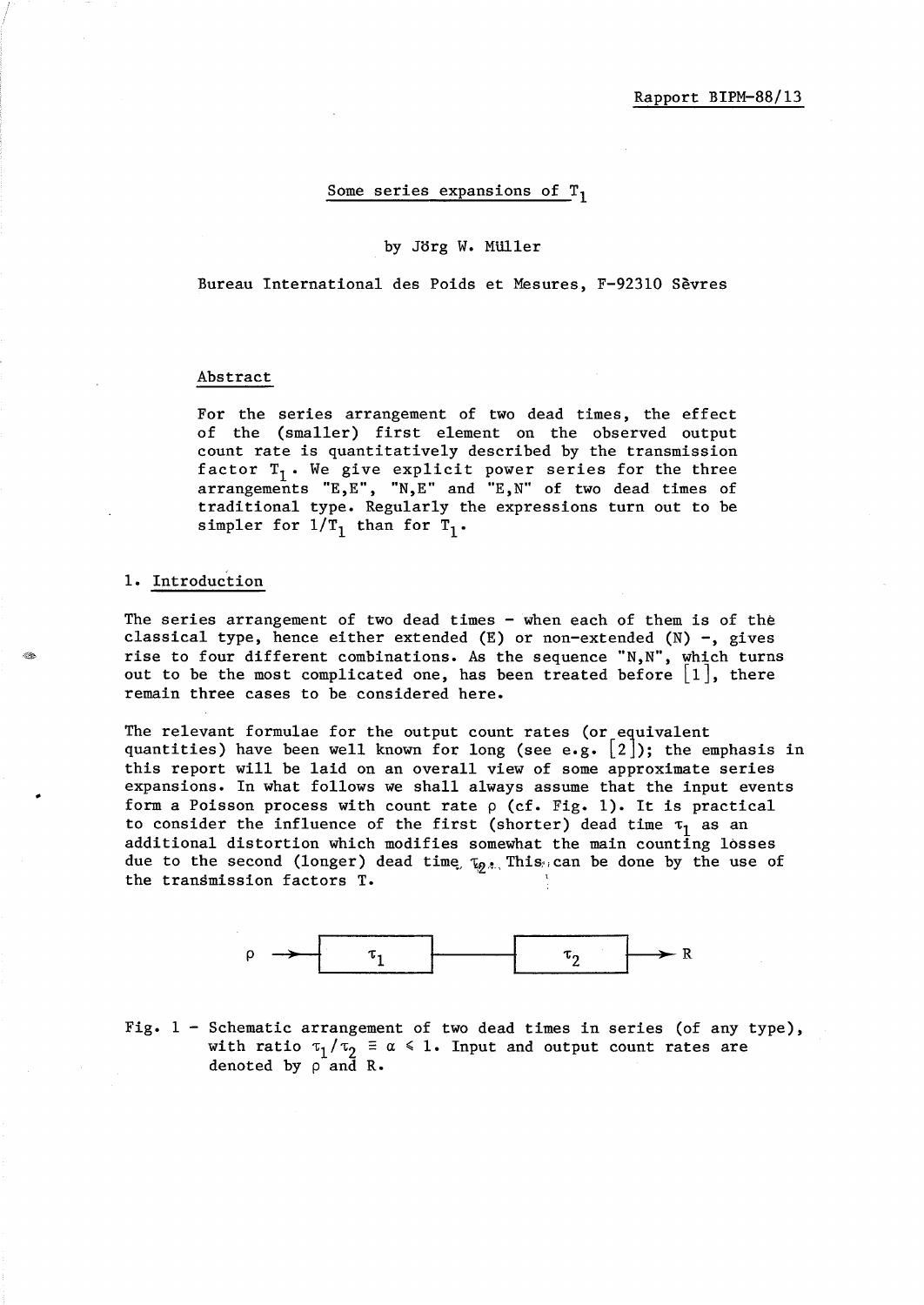They may be defined as follows. If  $\tau_1$  is absent (i.e. for  $\alpha = 0$ ), we write for the output count rate

$$
R = R_0 = \rho T_2 , \qquad (1a)
$$

whereas in the general situation we have

$$
R = R_0 T_1 = \rho T_2 T_1 . \qquad (1b)
$$

Hence, while  $T_2$  depends only on  $\tau_2$  (for a given input rate),  $T_1$  accounts for the additional influence of  $\tau_1$  on the output rate R. Its numerical value is a function of  $\alpha$  and of the types involved; it turns out that  $T_1$ can be smaller or larger than unity.

## 2. The transmission factor  $T_1(E,E)$

For the series arrangement of two extended dead times, the transmission factor is known to be given by  $(cf. [2], eq. 53)$ 

$$
{}_{K}T_{1}(E,E) = e^{-\alpha x} \sum_{k=0}^{K} \{[-(1-k\alpha)x]^{k}/k!\} e^{(1-k\alpha)x}
$$
  

$$
= e^{(1-\alpha)x} \sum_{k=0}^{K} \{\frac{1}{k!} [-(1-k\alpha)x]^{k}\} e^{-k\alpha x},
$$
 (2)

where, as previously,  $x = \rho \tau_2$  and K is defined by the inequality  $K\tau_1 < \tau_2 \leq (K+1)\tau_1$ . Thus, K is the largest integer below  $\tau_2/\tau_1$ .

A derivation of (2) can be found in  $|3|$ .

Since (2) depends on K, different formulae are applicable for the various ranges of *a.* The situation is therefore similar to the one we met for the series arrangements of type "N,N".

The easiest case corresponds to K = 1, i.e. for the range  $1/2 \le \alpha \le 1$ , where  $(2)$  readily leads to *.,1* **'1"** ,"--\

$$
{}_{1}T_{1}(E,E) = e^{(1-\alpha)x} [1 - (1-\alpha)x e^{-\alpha x}] . \qquad (3)
$$

 $252$ 

For  $K > 1$  it is practical to develop first from (2) a recursion formula, for instance of the type

$$
K_{\rm K}^{\rm T}({\rm E}, {\rm E}) = K_{\rm K}^{\rm T}({\rm E}, {\rm E}) + {\rm T}_{\rm L}^{\rm K} \,,
$$

with 
$$
T_1^{(K)} = \frac{1}{K!} e^{(1-\alpha)x} [-(1-K\alpha)x]^{K} e^{-K\alpha x}
$$
, (4a)

2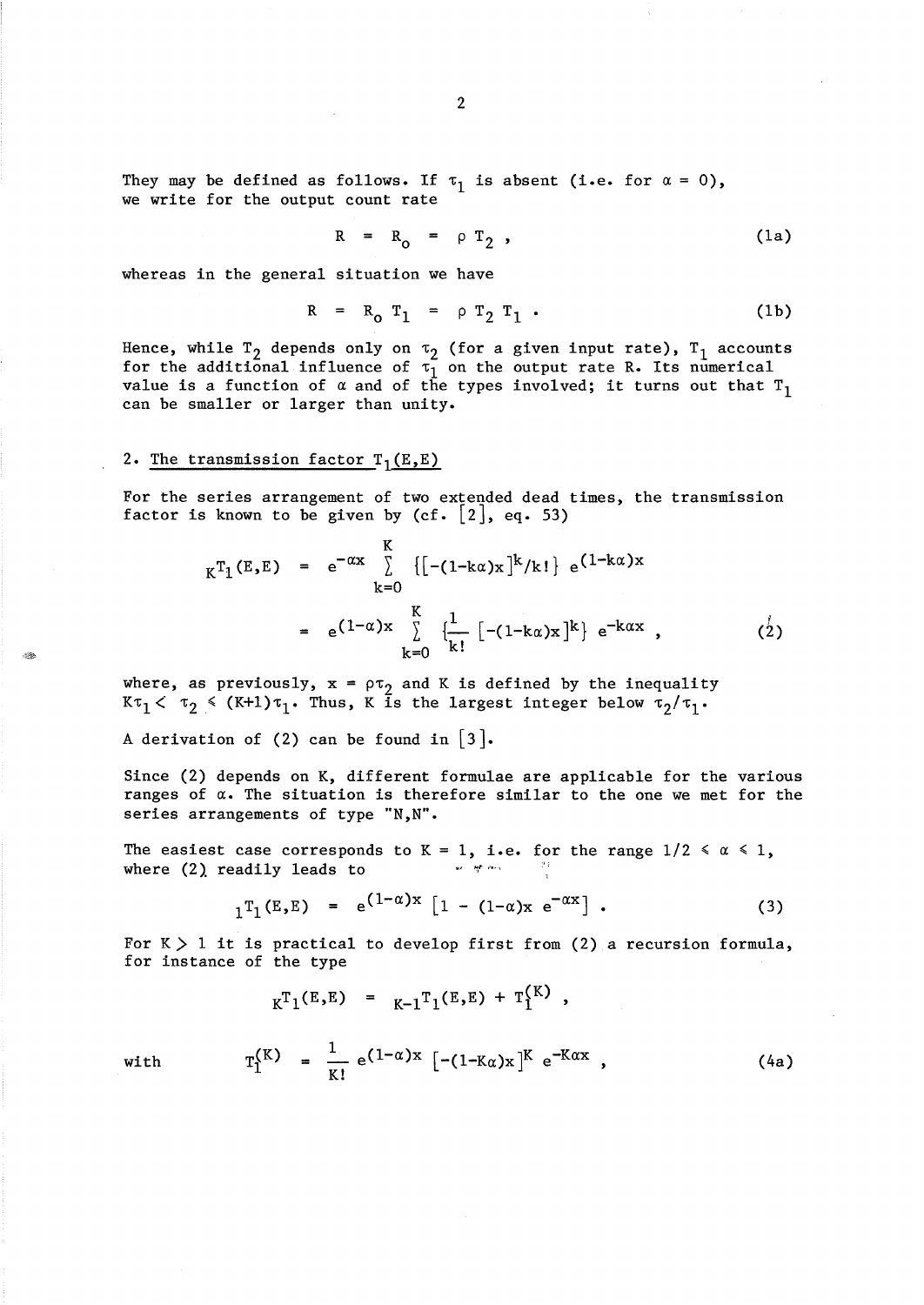or likewise, for  $K \geq 1$ ,

$$
K^{T}1(E,E) = \sum_{k=0}^{K} T_{1}^{(k)},
$$

k!

with

## 3. Series developments

24

If we limit ourselves to power expansions in x of fourth order, for instance, then the explicit development of the terms appearing in (4b) yields

 $\frac{(-1)^{k}}{k}$   $(1-k\alpha)x$ <sup>k</sup> e<sup>[1-(k+1) $\alpha$ ]x</sup>

(4b)

$$
T_{1}^{(0)} = e^{(1-\alpha)x}
$$
\n
$$
\approx 1 + (1-\alpha) x + \frac{1}{2} (1-\alpha)^{2} x^{2} + \frac{1}{6} (1-\alpha)^{3} x^{3} + \frac{1}{24} (1-\alpha)^{4} x^{4},
$$
\n
$$
T_{1}^{(1)} = -(1-\alpha)x e^{(1-2\alpha)x}
$$
\n
$$
\approx -(1-\alpha) x - (1-\alpha)(1-2\alpha) x^{2} - \frac{1}{2} (1-\alpha)(1-2\alpha)^{2} x^{3} - \frac{1}{6} (1-\alpha)(1-2\alpha)^{3} x^{4},
$$
\n
$$
T_{1}^{(2)} = \frac{1}{2} (1-2\alpha)^{2} x^{2} e^{(1-3\alpha)x}
$$
\n
$$
\approx \frac{1}{2} (1-2\alpha)^{2} x^{2} + \frac{1}{2} (1-2\alpha)^{2} (1-3\alpha) x^{3} + \frac{1}{4} (1-2\alpha)^{2} (1-3\alpha)^{2} x^{4},
$$
\n
$$
T_{1}^{(3)} = -\frac{1}{6} (1-3\alpha)^{3} x^{3} e^{(1-4\alpha)x}
$$
\n
$$
\approx -\frac{1}{6} (1-3\alpha)^{3} x^{3} - \frac{1}{6} (1-3\alpha)^{3} (1-4\alpha) x^{4},
$$
\n
$$
T_{1}^{(4)} = \frac{1}{24} (1-4\alpha)^{4} x^{4} e^{(1-5\alpha)x}
$$
\n
$$
\approx \frac{1}{24} (1-4\alpha)^{4} x^{4}.
$$

According to (4b) the expressions for  $\kappa T_1(E,E)$  are simply obtained by summation of the terms given in (5); they are assembbled (up to fourth order) in Table 1. Likewise we tabulate the first coefficients for the corresponding reciprocal series in Table 2.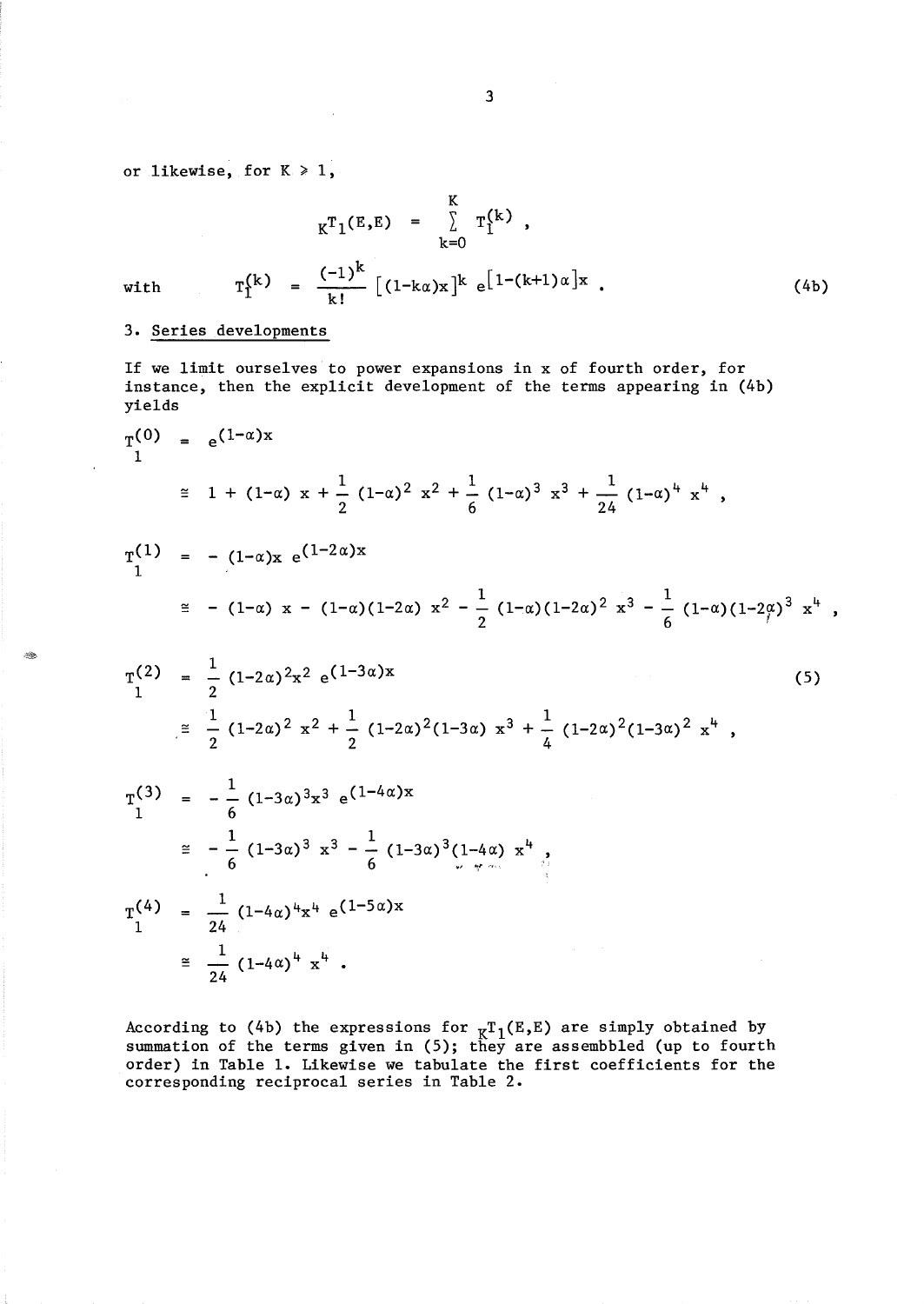|                         | $a_2$                                  | aς                                                                                 | $a_{\Delta}$                                                                    |
|-------------------------|----------------------------------------|------------------------------------------------------------------------------------|---------------------------------------------------------------------------------|
|                         |                                        | $-\frac{1}{2}(1-\alpha)(1-3\alpha) - \frac{1}{6}(1-\alpha)(2-10\alpha+11\alpha^2)$ | $-\frac{1}{24}(1-\alpha)(3-21\alpha+45\alpha^2-31\alpha^3)$                     |
|                         | 2 $\frac{1}{2} \alpha^2$               | $\frac{1}{6}$ (1-9 $\alpha$ +27 $\alpha$ <sup>2</sup> -25 $\alpha$ <sup>3</sup> )  | $\frac{1}{24}$ (3-36α+156α <sup>2</sup> -284α <sup>3</sup> +185α <sup>4</sup> ) |
| $\overline{\mathbf{3}}$ | $rac{1}{2} \alpha^2$                   | $rac{1}{3} \alpha^3$                                                               | $-\frac{1}{24}$ (1-16α+96α <sup>2</sup> -256α <sup>3</sup> +247α <sup>4</sup> ) |
|                         | $\Rightarrow$ 4 $\frac{1}{2} \alpha^2$ | $rac{1}{3} \alpha^3$                                                               | $rac{3}{8}$ $\alpha^4$                                                          |
|                         |                                        |                                                                                    |                                                                                 |

e ve

2.

Table 1 - Series expansions of the transmission factors  $K^{T}1(E,E) \cong 1 + a_{2}x^{2} + a_{3}x^{3} + a_{4}x^{4}$ 

Table 2 - Series expansions of the reciprocal transmission factors  $K_{\rm T1}^{\rm T1}$ (E,E) = 1 + b<sub>2</sub>x<sup>2</sup> + b<sub>3</sub>x<sup>3</sup> + b<sub>4</sub>x<sup>4</sup>

 $\bar{f}$ 

| $1\left[\frac{1}{2}(1-\alpha)(1-3\alpha)\right]$ | $\frac{1}{6}$ (1- $\alpha$ )(2-10 $\alpha$ +11 $\alpha$ <sup>2</sup> ) | $\frac{1}{24}$ (1- $\alpha$ )(9-63 $\alpha$ +135 $\alpha$ <sup>2</sup> -85 $\alpha$ <sup>3</sup> )                                                         |
|--------------------------------------------------|------------------------------------------------------------------------|------------------------------------------------------------------------------------------------------------------------------------------------------------|
| 2 $-\frac{1}{2} \alpha^2$                        |                                                                        | $-\frac{1}{6}$ (1-9α+27α <sup>2-2</sup> 25α <sup>3</sup> ) $\frac{1}{3}$ - $\frac{1}{24}$ (3-36α+156α <sup>2</sup> -284α <sup>3</sup> +179α <sup>4</sup> ) |
| $3\left  \frac{1}{2} \alpha^2 \right $           | $-\frac{1}{3} \alpha^3$                                                | $\frac{1}{24} (1 - 16 \alpha + 96 \alpha^2 - 256 \alpha^3 + 253 \alpha^4)$                                                                                 |
| $\geq 4$ $-\frac{1}{2} \alpha^2$                 | $-\frac{1}{3} \alpha^3$                                                | $-\frac{1}{8} \alpha^{4}$                                                                                                                                  |

4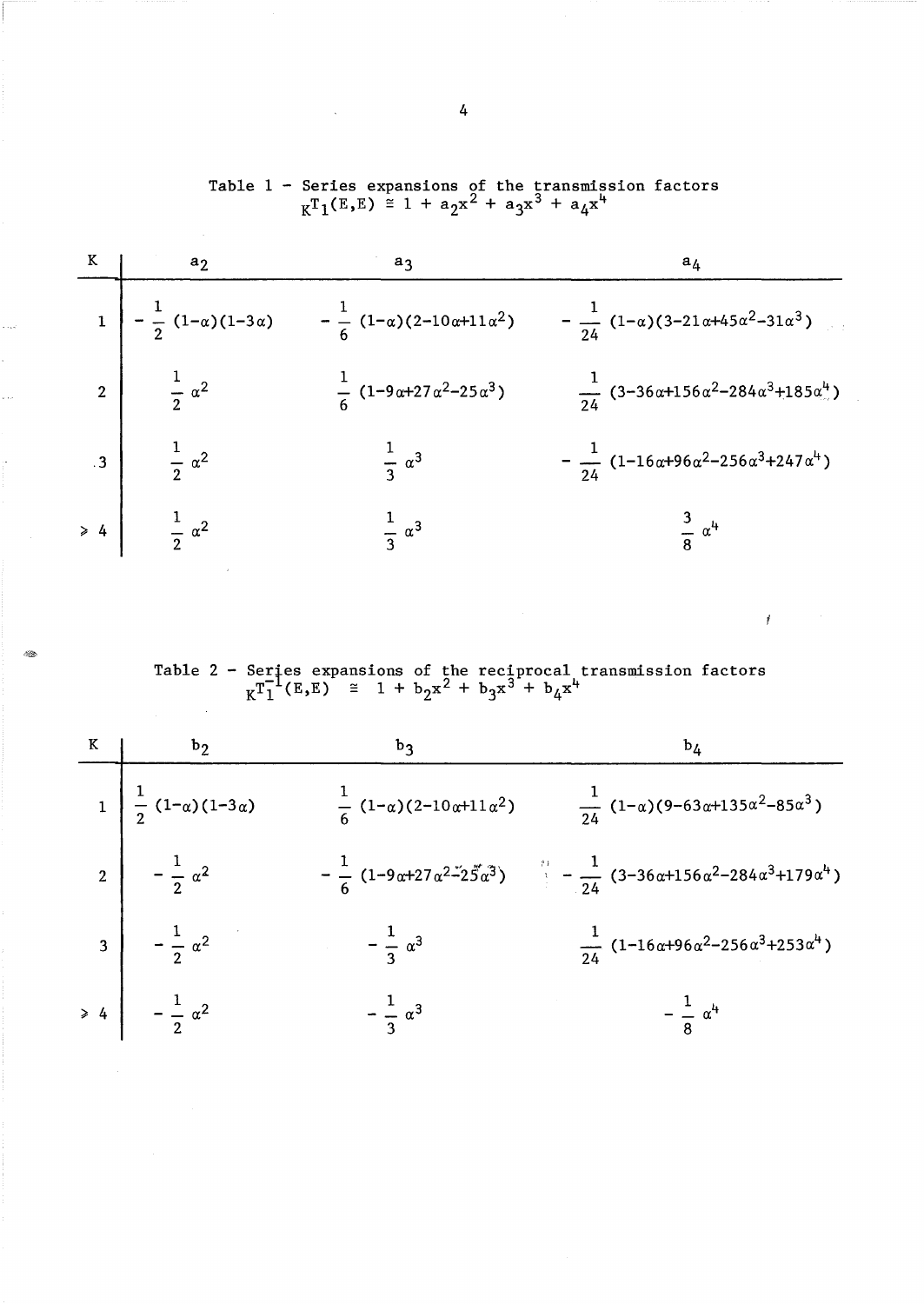Again some simple checks can be made at the borderlines of the domains. Thus

$$
- \text{ for } \alpha = \frac{1}{2} : \quad 1^{\text{T}}_1 = 2^{\text{T}}_1 \cong 1 + \frac{1}{8} x^2 + \frac{1}{48} x^3 + \frac{1}{384} x^4
$$
\n
$$
\text{and} \quad 1^{\text{T}}_1^{-1} = 2^{\text{T}}_1^{-1} \cong 1 - \frac{1}{8} x^2 - \frac{1}{48} x^3 + \frac{5}{384} x^4 \quad (6a)
$$

$$
- \text{ for } \alpha = \frac{1}{3} : 2^{\text{T}}_1 = 3^{\text{T}}_1 \stackrel{\cong}{=} 1 + \frac{1}{18} x^2 + \frac{1}{81} x^3 + \frac{1}{243} x^4
$$
\n
$$
\text{and } 2^{\text{T}}_1^{-1} = 3^{\text{T}}_1^{-1} \stackrel{\wedge}{=} 1 - \frac{1}{18} x^2 - \frac{1}{81} x^3 + \frac{1}{972} x^4 ,
$$
\n
$$
(6b)
$$

$$
- \text{ for } \alpha = \frac{1}{4} : \quad 3^{\text{T}}_1 = 4^{\text{T}}_1 \cong 1 + \frac{1}{32} x^2 + \frac{1}{192} x^3 + \frac{3}{2 \cdot 048} x^4
$$
\n
$$
\text{and} \quad 3^{\text{T}}_1^{-1} = 4^{\text{T}}_1^{-1} \cong 1 - \frac{1}{32} x^2 - \frac{1}{192} x^3 + \frac{1}{2 \cdot 048} x^4 \quad (6c)
$$

This lends support to the correctness of the coefficients listed in  $\mathbf{r}$ Tables 1 and 2.

## 4. Limiting forms

 $~\approx$ 

For the sake of curiosity one might wonder what the series development of  $K^{\mathrm{T}}_1(E,E)$ , or of its reciprocal, looks like if we may assume that  $K \gg 1$ . For this purpose we have evaluated the transmission factor up to order 8 in x (assuming  $K \ge 8$ ), with the result that

$$
T_1(E,E) \cong 1 + \frac{1}{2} (\alpha x)^2 + \frac{1}{3} (\alpha x)^3 + \frac{3}{8} (\alpha x)^4 + \frac{11}{30} (\alpha x)^5 + \frac{53}{144} (\alpha x)^6 + \frac{103}{280} (\alpha x)^7 + \frac{2}{5} \frac{119}{760} (\alpha x)^8 ,
$$
 (7)

and likewise for its reciprocal

$$
T_1^{-1}(E,E) \cong 1 - \frac{1}{2} (\alpha x)^2 - \frac{1}{3} (\alpha x)^3 - \frac{1}{8} (\alpha x)^4 - \frac{1}{30} (\alpha x)^5 - \frac{1}{144} (\alpha x)^6 - \frac{1}{840} (\alpha x)^7 - \frac{1}{5760} (\alpha x)^8.
$$
 (8)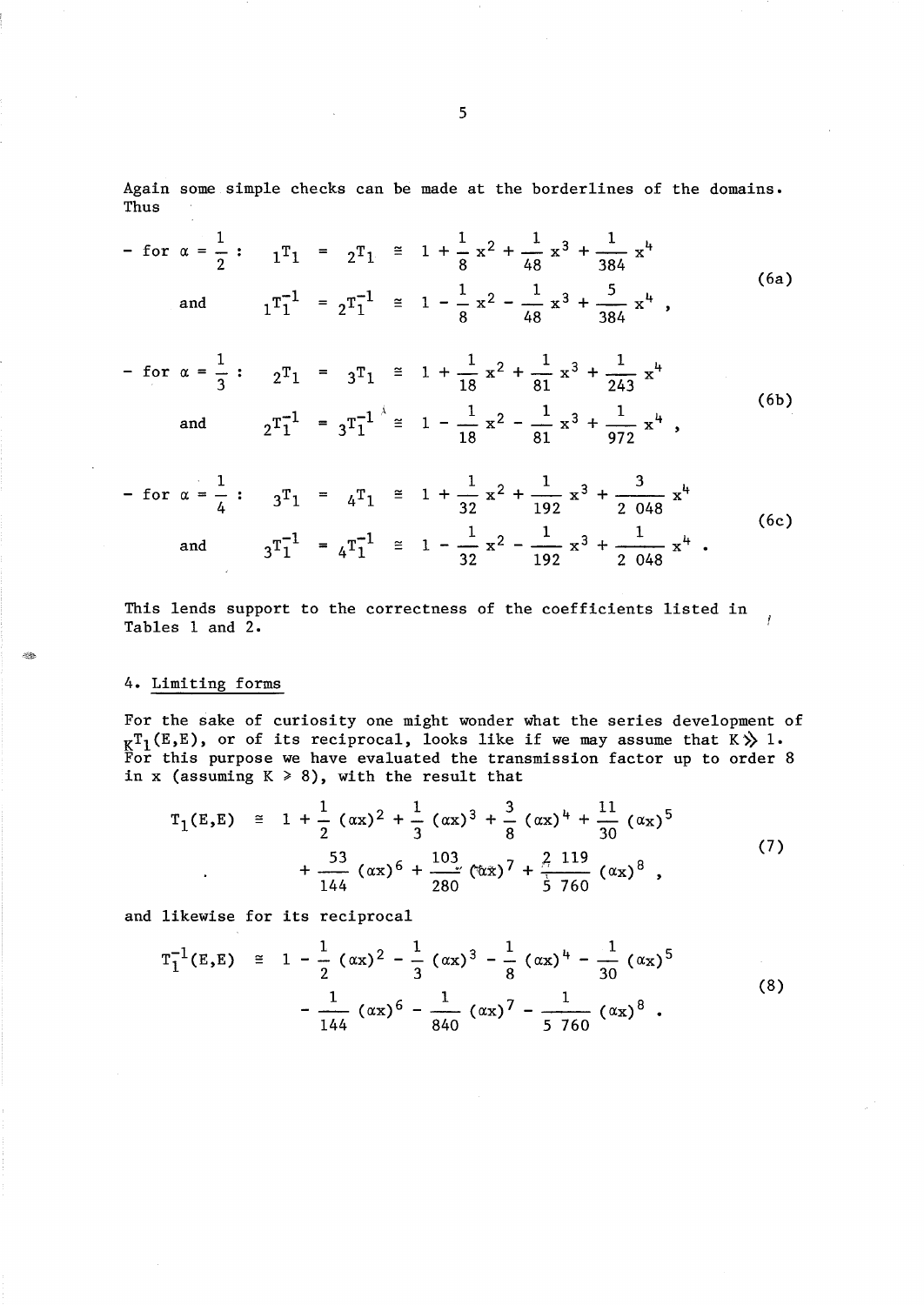The development (8) confirms our earlier observation (made in  $[1]$ ) that the series expansion is simpler for  $1/T_1$  than for  $T_1$ , and it is not too hard to see that apparently

$$
K^{T_1^{-1}}(E,E) \cong 1 - \sum_{k=2}^{K} \frac{(\alpha x)^k}{k(k-2)!}, \qquad (9)
$$

for a development up to order  $x^K$ .

The general expression corresponding to (7) is somewhat more complicated, but can be found to be given by

$$
K^{T_1(E,E)} \cong 1 + \sum_{k=2}^{K} \frac{(-\alpha x)^k}{k!} \sum_{j=0}^{k} {k \choose j} (-j)^j (j+1)^{k-j}.
$$
 (10)

## 5. Series arrangements of different types

Dead times of the types "N, E" and "E, N" give rise to transmission factors which have a simple structure and are valid for the whole domain of the ratio  $\alpha$  (see  $\left[\begin{smallmatrix}2\end{smallmatrix}\right]$ , eqs. 55 and in their series developments. derived in  $\begin{bmatrix} 4 \end{bmatrix}$ . 57). Again we are primarily interested here The basic formulae for both cases have been

### a) The case "N,E"

 $\gamma$  is an  $\gamma$  .

~~~

For this series arrangement the exact formula for the transmission factor is known to be

$$
T_1(N,E) = \frac{e^{\alpha x}}{1 + \alpha x} \t\t(11)
$$

expression

A straightforward expansion, for instance to order 6, leads to the expression  
\n
$$
T_1(N,E) = 1 + \frac{1}{2} (\alpha x)^2 - \frac{1}{3} (\alpha x)^3 + \frac{3}{8} (\alpha x)^4 - \frac{11}{30} (\alpha x)^5 + \frac{53}{144} (\alpha x)^6
$$
\n(12)

For the reciprocal this gives

$$
T_1^{-1}(N,E) \cong 1 - \frac{1}{2} (\alpha x)^2 + \frac{1}{3} (\alpha x)^3 - \frac{1}{8} (\alpha x)^4 + \frac{1}{30} (\alpha x)^5 - \frac{1}{144} (\alpha x)^6.
$$
 (13)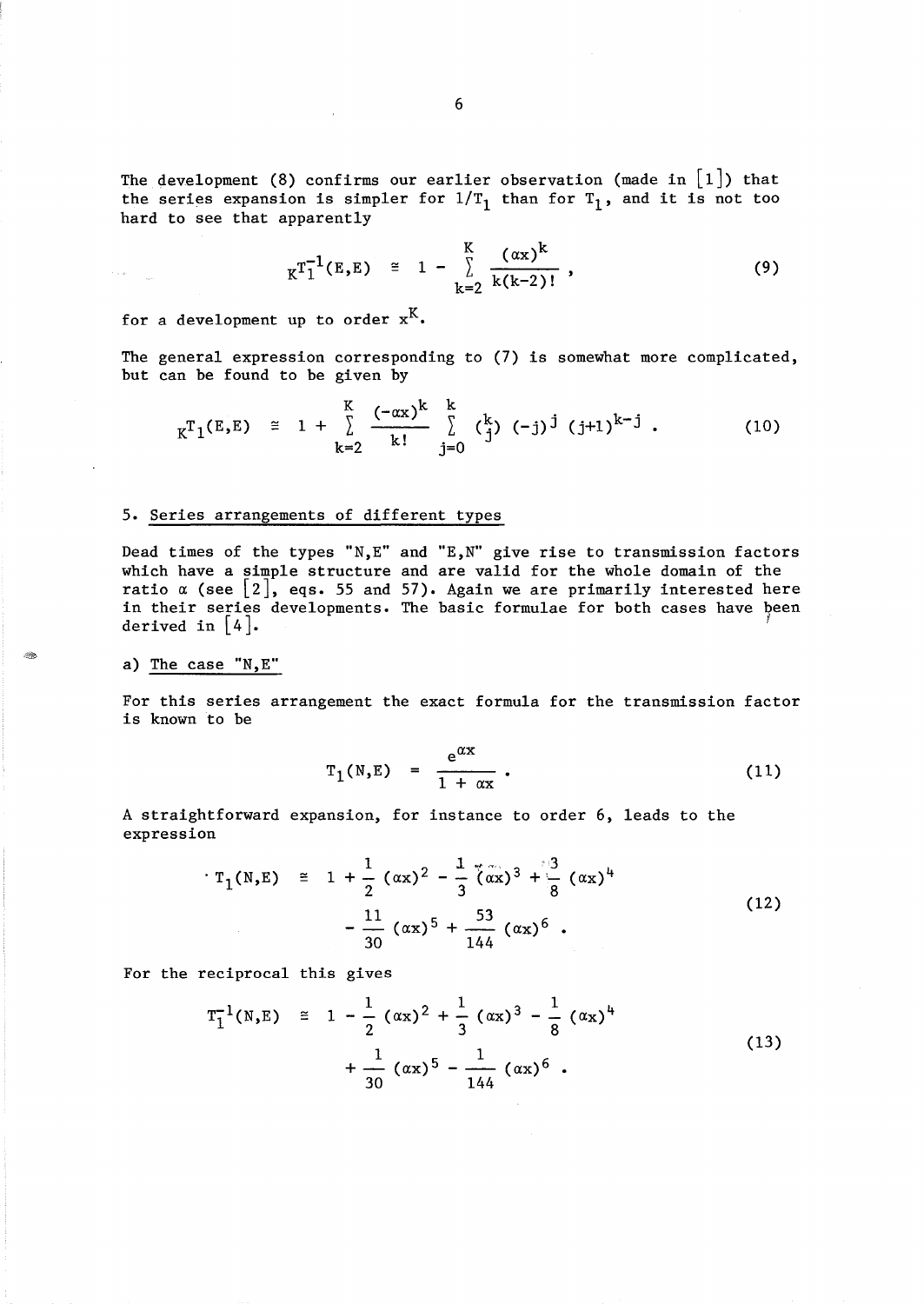The corresponding general formulae are

$$
T_1(N,E) = 1 + \sum_{k=2}^{\infty} (-\alpha x)^k \sum_{j=2}^{k} \frac{(-1)^j}{j!}
$$
 (14)

 $\gamma_{\mu}$  as

and

- Sp

$$
T_1^{-1}(N,E) = 1 - \sum_{k=2}^{\infty} \frac{(-\alpha x)^k}{k(k-2)!},
$$
 (15)

as can be easily verified. Again  $T_1^{-1}$  leads to a simpler expansion.

# b) The case "E,N"

For this arrangement the exact formula for the transmission factor is

$$
T_{1}(E,N) = \frac{1 + x}{(1 - \alpha)x + e^{\alpha x}},
$$
\n(16)  
\n
$$
T_{2} \alpha^{2} x^{2} + \frac{1}{6} \alpha^{2} (3 - \alpha) x^{3} - \frac{1}{24} \alpha^{2} (12 - 4\alpha - 5\alpha^{2}) x^{4}
$$

and a series development to order 6 leads to

$$
T_1(E,N) \cong 1 - \frac{1}{2} \alpha^2 x^2 + \frac{1}{6} \alpha^2 (3-\alpha) x^3 - \frac{1}{24} \alpha^2 (12-4\alpha-5\alpha^2) x^4
$$
  
+ 
$$
\frac{1}{120} \alpha^2 (60-20\alpha-55\alpha^2+19\alpha^3) x^5
$$
(17)  
- 
$$
\frac{1}{720} \alpha^2 (360-120\alpha-510\alpha^2+234\alpha^3+41\alpha^4) x^6
$$
  
analogous expression for the reciprocal turns out to be  

$$
T_1^{-1}(E,N) \cong 1 + \frac{1}{2} \alpha^2 x^2 - \frac{1}{6} \alpha^2 (3-\alpha) x^3 + \frac{1}{24} \alpha^2 (12-4\alpha+\alpha^2) x^4
$$

The analogous expression for the reciprocal turns out to be

$$
T_1^{-1}(E,N) \cong 1 + \frac{1}{2} \alpha^2 x^2 - \frac{1}{6} \alpha^2 (3-\alpha) x^3 + \frac{1}{24} \alpha^2 (12-4\alpha+\alpha^2) x^4
$$
  

$$
- \frac{1}{120} \alpha^2 (60-20\alpha+5\alpha^2-\alpha^3) x^5
$$
  

$$
+ \frac{1}{720} \alpha^2 (360-120\alpha+30\alpha^2-6\alpha^3+\alpha^4) x^6
$$
 (18)

For the reciprocal series this corresponds to the general expansion formula

$$
T_1^{-1}(E,N) = 1 + \sum_{k=2}^{\infty} (-x)^k \sum_{j=2}^{k} \frac{(-\alpha)^j}{j!}, \qquad (19)
$$

whereas no simple formula has been found for the series  $T_1(E,N)$ .